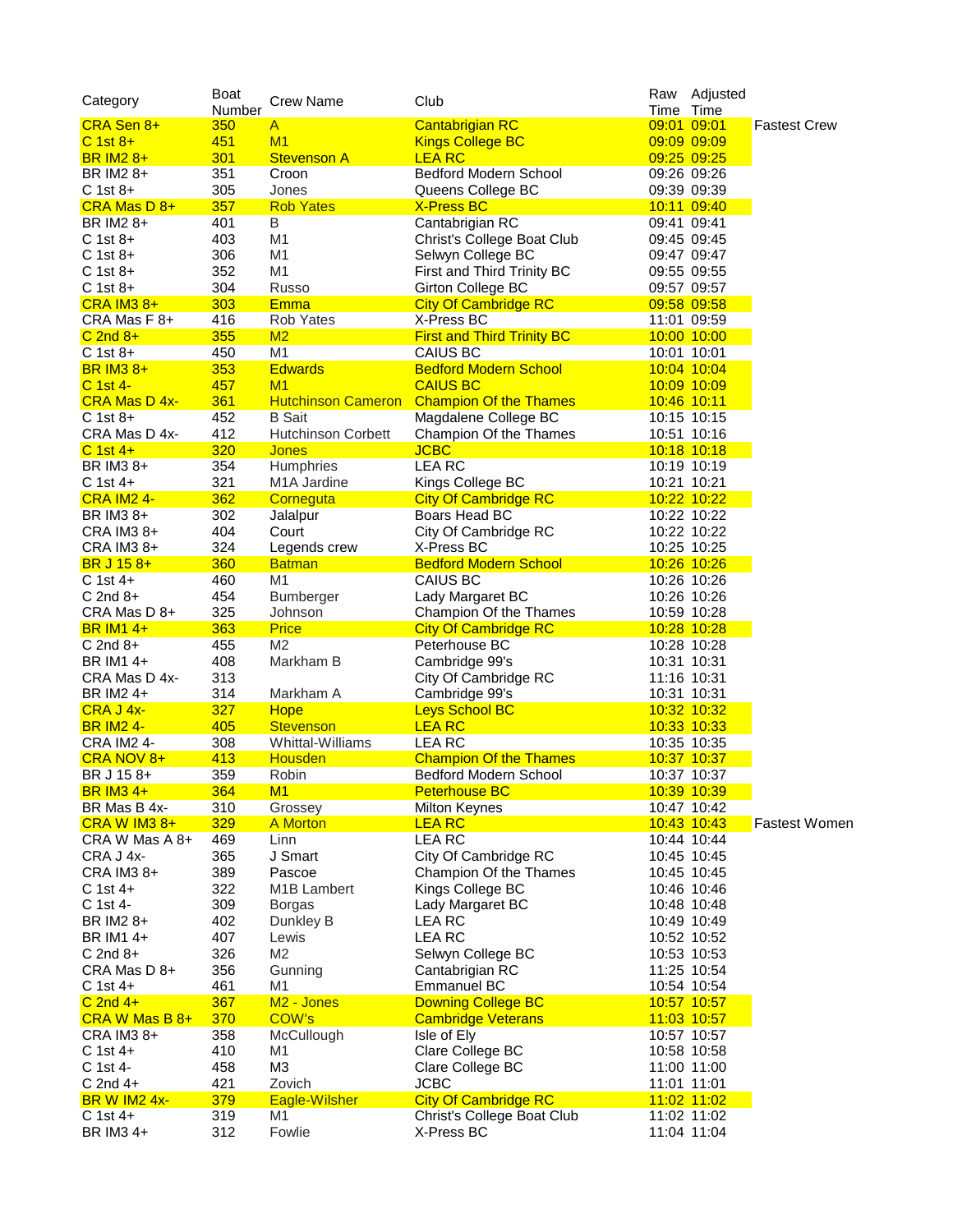| CRA J 4x-                      | 366        | <b>Bucknell</b>                     | Peterborough City RC                  | 11:06 11:06                |
|--------------------------------|------------|-------------------------------------|---------------------------------------|----------------------------|
| $C$ 2nd 4+                     | 464        | M2                                  | <b>Emmanuel BC</b>                    | 11:07 11:07                |
| <b>CRA J 16 4x+</b>            | 478        | Segameglio                          | <b>City Of Cambridge RC</b>           | 11:09 11:09                |
| BR IM2 4-                      | 406        | Grossey                             | Milton Keynes                         | 11:14 11:14                |
| CRA W NOV 8+                   | 375        | <b>Crew A Morton</b>                | <b>LEA RC</b>                         | 11:17 11:17                |
| $C$ 1st 4+                     | 323        | Genest                              | Lady Margaret BC                      | 11:20 11:20                |
| $CW$ 1st $8+$                  | 423        | <b>Jones</b>                        | <b>Myrray Edwards College BC</b>      | 11:22 11:22                |
| CRA W Mas C 8+                 | 485        | <b>Burnstein</b>                    | <b>Champion Of the Thames</b>         | 11:42 11:23                |
| BR W Mas C,D 4x-               | 425        | Webster 'C'                         | Rob Roy BC/Peterborough City BC       | 11:43 11:24                |
| <b>CRA IM2 4-</b>              | 459        | <b>Humphries</b>                    | LEA RC                                | 11:25 11:25                |
| CRA W IM3 8+                   | 330        | <b>B</b> Dewey                      | <b>LEA RC</b>                         | 11:26 11:26                |
| $C$ 2nd 4+                     | 338        | M <sub>2</sub>                      | Christ's College Boat Club            | 11:30 11:30                |
| $C$ 2nd 4+                     | 463        | M4 - Sitatatni                      | Downing College BC                    | 11:31 11:31                |
| $C$ 2nd 4+                     | 466        | Chappel                             | Queens College BC                     | 11:32 11:32                |
| $C$ 2nd 4+                     | 465        | <b>Branson</b>                      | <b>JCBC</b>                           | 11:33 11:33                |
| CW 1st 8+                      | 369        | W <sub>1</sub>                      | Kings College BC                      | 11:34 11:34                |
| $C$ 2nd 4+                     | 420        | M3- Peter Ma                        | Downing College BC                    | 11:39 11:39                |
| BR IM3 4+                      | 337        | Pototsky                            | <b>Milton Keynes</b>                  | 11:39 11:39                |
| CRA NOV 8+                     | 456        | Hendrix                             | Champion Of the Thames                | 11:41 11:41                |
| CRA J 4x-                      | 328        | Fenn                                | Leys School BC                        | 11:42 11:42                |
| CW 1st 8+                      | 422        | W <sub>1</sub>                      | <b>JCBC</b>                           | 11:42 11:42                |
| CRA Mas E 8+                   | 415        | <b>Tasker</b>                       | Champion Of the Thames                | 12:28 11:43                |
| BR W Mas C,D 4x-               | 336        | Jacklin 'D'                         | Champion Of the Thames                | 12:19 11:43                |
| BR W IM2 4x-                   | 378        | Searle                              | Milton Keynes                         | 11:44 11:44                |
| CW 1st 8+                      | 368        | W <sub>1</sub>                      | CAIUS BC                              | 11:46 11:46                |
| CW 1st 8+                      | 453        | W <sub>1</sub>                      | Selwyn College BC                     | 11:49 11:49                |
| CW 1st 8+                      | 467        | W <sub>1</sub>                      | <b>Emmanuel BC</b>                    | 11:53 11:53                |
| CRA NOV 4+                     | 318        | Roessler                            | Cambridge 99's                        | 11:54 11:54                |
| CRA W NOV 8+                   | 475        | Hills/Perse/Long Rd                 | Cantabrigian RC                       | 11:55 11:55                |
| CRA W IM3 8+                   | 424        | Dalman                              | City Of Cambridge RC                  | 11:57 11:57                |
| CW 1st 8+                      | 474        | W <sub>1</sub>                      | <b>Sidney Sussex BC</b>               | 11:58 11:58                |
| $CW$ 2nd $8+$                  | 430        | W <sub>2</sub>                      | <b>Peterhouse BC</b>                  | 11:58 11:58                |
| <b>CRA W NOV 4x-</b>           | 431        | Linklater                           | <b>Champion Of the Thames</b>         | 12:04 12:04                |
| <b>CRA J 15 4x+</b>            | 349        | <b>Perse School</b>                 | Cambridge 99's                        | 12:04 12:04                |
| <b>BRW IM14+</b>               | 339        | Large                               | <b>City Of Cambridge RC</b>           | 12:05 12:05                |
| CRA J 15 4x+                   | 382        | Marshall                            | Peterborough City RC                  | 12:06 12:06                |
| CRA Mas C 4+                   | 417        | Poachers                            | Cantabrigian RC                       | 12:23 12:06                |
| CRA J 16 4x+                   | 348        | Taylor                              | Rob Roy BC                            | 12:07 12:07                |
| CRA W Mas B 8+                 | 470        | Toman                               | <b>LEA RC</b>                         | 12:14 12:08                |
| CRA NOV 4+                     | 419        | Wileman                             | City Of Cambridge RC                  | 12:09 12:09                |
| CW 1st 8+                      | 468        | Dalton                              | St Catherine College BC               | 12:10 12:10                |
| BR Mx Mas A 4x-                | 331        | Tardugno                            | Cambridge 99's                        | 12:10 12:10                |
| CRA W Mas B 8+                 | 371        | K Brown                             | X-Press BC                            | 12:17 12:11                |
| CW 1st 8+                      | 473        | Wilson                              | Girton College BC                     | 12:12 12:12                |
| <b>CRA W IM3 4+</b>            | 381        | <b>Dewey</b>                        | <b>LEA RC</b>                         | 12:13 12:13                |
| CRA W IM3 4+                   | 380        | Sandbrook                           | City Of Cambridge RC                  | 12:14 12:14                |
| CRA NOV 8+                     | 414        | Beer Boat                           | St Radegund BC                        | 12:15 12:15                |
| CRA W Mas C 8+                 | 427        | A L Lawrence                        | Champion Of the Thames                | 12:35 12:16                |
| <b>CRA WJ 188+</b>             | 377        | <b>Hills Road SFC</b>               | <b>Cantabrigian RC</b>                | 12:17 12:17                |
| CRA W IM3 8+                   | 372        | N Anderson                          | Champion Of the Thames                | 12:21 12:21                |
| CRA W Mas C 8+<br>CRA W NOV 8+ | 335        | Lorimer<br>Racks Out                | St Radegund BC                        | 12:40 12:21                |
|                                | 373        |                                     | Cantabrigian RC                       | 12:21 12:21                |
| CRA NOV 4+                     | 418<br>342 | Weston<br>W1                        | Cambridge 99's                        | 12:26 12:26<br>12:29 12:29 |
| $CW$ 1st 4+<br>BR W IM1 4+     | 426        | Salmon 'A'                          | <b>Peterhouse BC</b><br>Milton Keynes | 12:30 12:30                |
|                                | 345        |                                     | <b>City Of Cambridge RC</b>           |                            |
| CRA W Nov 4+<br>CRA WJ 188+    | 476        | <b>Fisher</b><br>Laurenson-Schaffer | Champion Of the Thames                | 12:30 12:30<br>12:30 12:30 |
| CRA W NOV 4x-                  | 482        | <b>Nielsen</b>                      | City Of Cambridge RC                  | 12:31 12:31                |
| BR W IM1 4+                    | 340        | Salmon 'B'                          | Milton Keynes                         | 12:31 12:31                |
| BR W Mas C,D 4x-               | 477        | Rivett 'C'                          | Milton Keynes                         | 12:52 12:33                |
| CW 1st 4+                      | 480        | Navarro                             | Lady Margaret BC                      | 12:33 12:33                |
| CRA W NOV 8+                   | 374        | Fisher                              | City Of Cambridge RC                  | 12:37 12:37                |
| CRA J 15 4x+                   | 435        | H Jacklin                           | City Of Cambridge RC                  | 12:40 12:40                |
| CW 1st 4+                      | 479        | Timm                                | Clare College BC                      | 12:43 12:43                |
| CRA WJ 4x+                     | 386        | Hill                                | <b>City Of Cambridge RC</b>           | 12:46 12:46                |
|                                |            |                                     |                                       |                            |